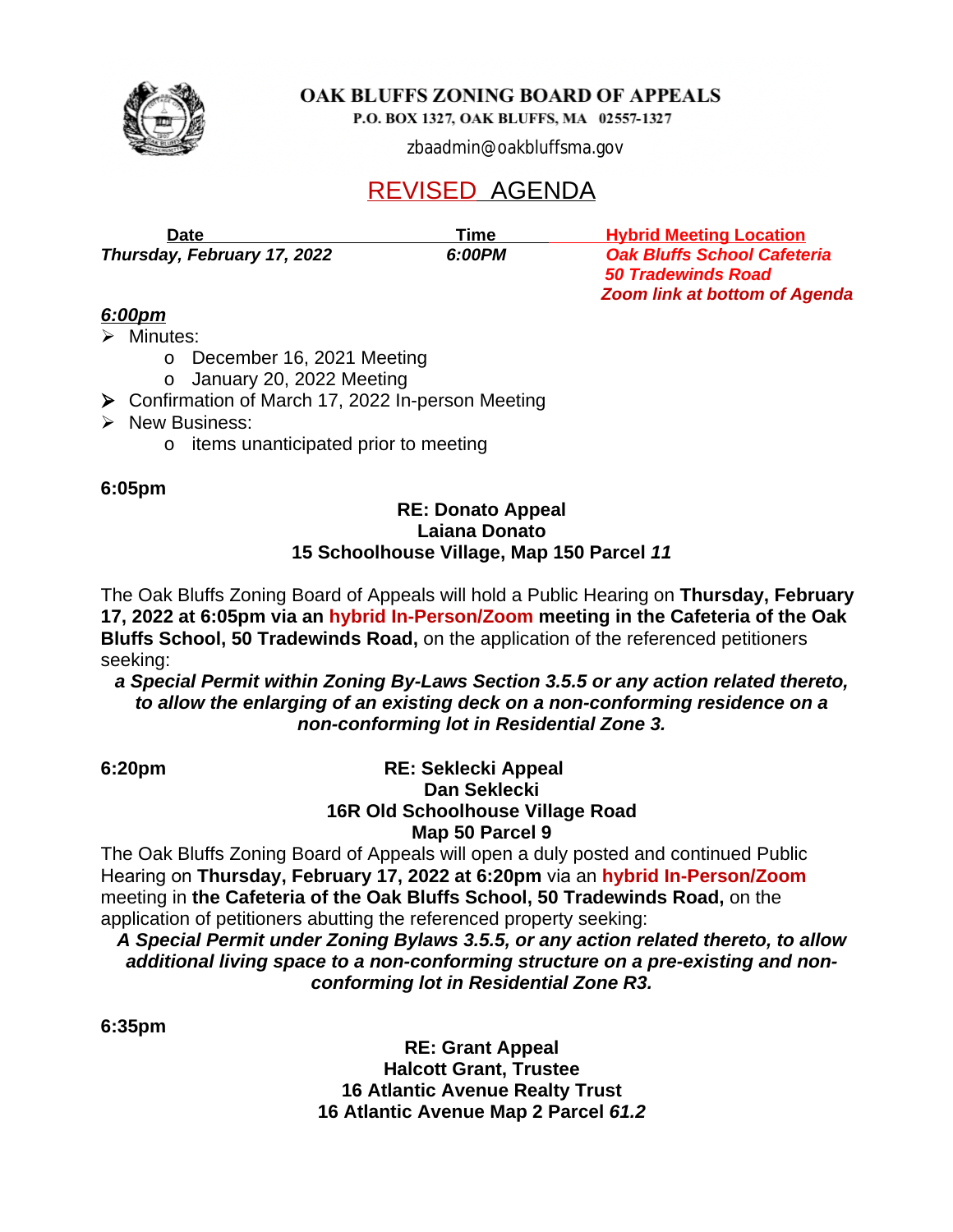

### OAK BLUFFS ZONING BOARD OF APPEALS

P.O. BOX 1327, OAK BLUFFS, MA 02557-1327

zbaadmin@oakbluffsma.gov

The Oak Bluffs Zoning Board of Appeals will open a duly posted and continued Public Hearing on **Thursday, February 17, 2022 at 7:05pm** via an **hybrid In-Person/Zoom** in **the Cafeteria of the Oak Bluffs School, 50 Tradewinds Road,** on the application of the referenced petitioners seeking:

*a Special Permit within Zoning Section 3.4.2, or any action related thereto, to construct an accessory apartment on a conforming lot in Residential Zone R2.*

#### **6:50pm**

#### **Appeal of Building Inspector's Decision RE: Goodale Construction Co. 194 Edgartown Road Map 40 Parcel 10**

The Oak Bluffs Zoning Board of Appeals will open a duly posted and continued Public Hearing on **Thursday, February 17, 2022 at 6:50pm** via an **hybrid In-Person/Zoom** meeting in **the Cafeteria of the Oak Bluffs School, 50 Tradewinds Road,** on the application of petitioners abutting the referenced property seeking:

**to reverse the Building Inspector's ruling, or any action related thereto, that a landscaping business should be allowed to continue to park on the above referenced property because their business is agricultural and therefore is exempt from zoning.**

*7:10pm*

#### **RE: Van Allen Appeal Eric Van Allen 4 & 5 Morgan Avenue and 7 Highland Avenue Map 3 Parcels 119, 120 and 132**

The Oak Bluffs Zoning Board of Appeals will open a duly posted and continued Public Hearing on **February 17, 2022 at 7:10pm** via an **hybrid In-Person/Zoom** meeting in **the Cafeteria of the Oak Bluffs School, 50 Tradewinds Road,** on the application of the referenced petitioners seeking:

*a Special Permit within Zoning By-Laws Section 3.5.5 or any action related thereto, to renovate and expand a pre-existing non-conforming structure, with a pre-existing and non-conforming use, on a pre-existing non-conforming lot in Residential Zone 2.*

**7:12pm**

#### **RE: Chun & Kim Appeal Eunu Chun and Lisa H. Kim 7 Arlington Avenue Map 3 Parcel** *15*

The Oak Bluffs Zoning Board of Appeals will open a will open a duly posted and continued Public Hearing on **Thursday, February 17, 2022 at 7:12pm** via an **hybrid In-Person/Zoom** meeting in **the Cafeteria of the Oak Bluffs School, 50 Tradewinds Road,** on the application of the referenced petitioners seeking:

*a Special Permit within Zoning Sections 3.5.5 and 4.4.4, or any action related thereto, to renovate a pre-existing and non-conforming dwelling and to convert a pre-existing and non-conforming garage into a detached bedroom on a pre-existing and non-*